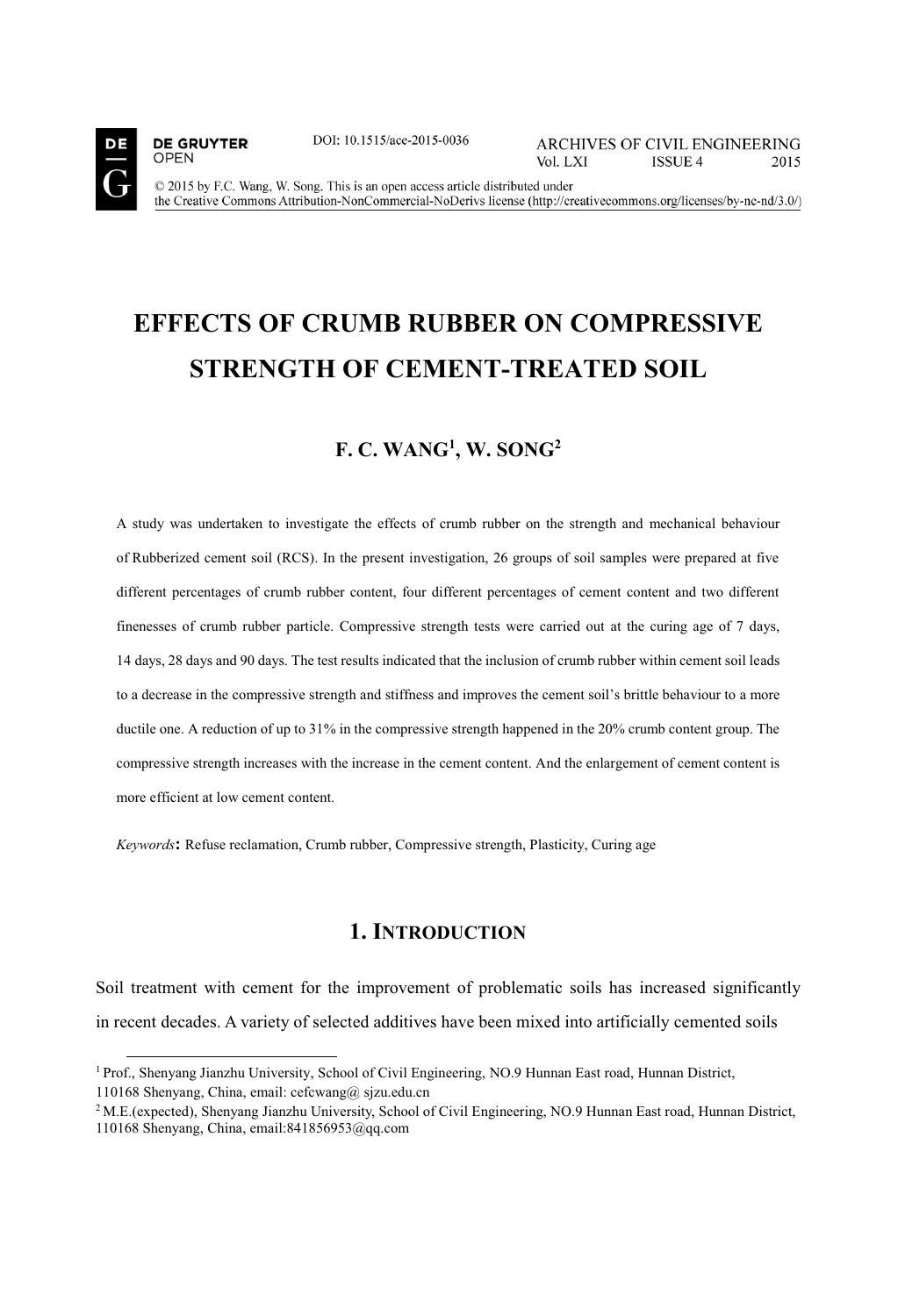by several investigators [1-5].However, it is worth noting that the additives sometimes lead to a high stiffness and brittle behavior [6]. With the increasing awareness of environmental protection and lack of resources, more and more researches are engaged in the recycling and reusing of industrial wastes. Used tires have become a big problem for the modern society due to the durability and huge volumes of discarded tires every year. They are disposed at a rate of 1.1 tires per person per year [7]. When the force reaches the ultimate strength of cement soil, which has the compressive strength greater than 2000kPa, the specimen experiences brittle fracture [8]. Using recycled tire rubber in cement-treated soil can provide an efficient way of utilizing rubber and a solution to the problem of high stiffness and brittle behavior of artificially cemented soils. Cement mixing pile will obtain better plasticity with rubber crumbs. The rubber crumbs mixed into the cement-treated soil may work similarly to that with rubberized concrete. Previously undertaken extensive research on rubberized concrete Ohemeng and Yalley [9] found that the compressive strength of rubberized concrete pavement blocks are affected differently depending on the rubber content and W/C ratio used. A systematic reduction in compressive strength takes place when the rubber content increases in the mixture which is consistent to the observations made by Neil and Ahmed [10]. Raimundo et al. [11] used a completely random experimental design to simultaneously optimize process variables and cementitious mixture components for rubberization. The optimum condition in the rubberized concrete, considering studied variables, is 2.4 mm size of rubber, 2.5% of rubber that replaced the aggregate, 16% of cement, 76% of aggregate and 8% of water. Fedroff et al. [12] have reported higher air content in rubberized concrete than control mixtures, and Guang-Cheng Long et al. [13] regard it as the cause of compressive strength reduction. Ri-Xin Liu et al. [14] found that crumb rubber mixed into concrete could improve the plasticity and ductility of concrete. In other words, all of the previous studies have shown that the addition of crumb rubber causes a significant reduction in the strength as well as a decrease in the stiffness of the concrete. Since stabilization by cement is a proven technique for improving of the properties of soil, significant amount of research has been focused on the impact factors of mechanical properties. Subramaniam and Banerjee [15] conducted a series of cyclic triaxial tests on artificially cement treated marine clay to study the factors affecting the shear modulus degradation. Research concluded that cement-treated clays exhibit stiffness degradation which depends on the mix ratio, curing time and loading condition. Study by Nilo et al. [16] investigated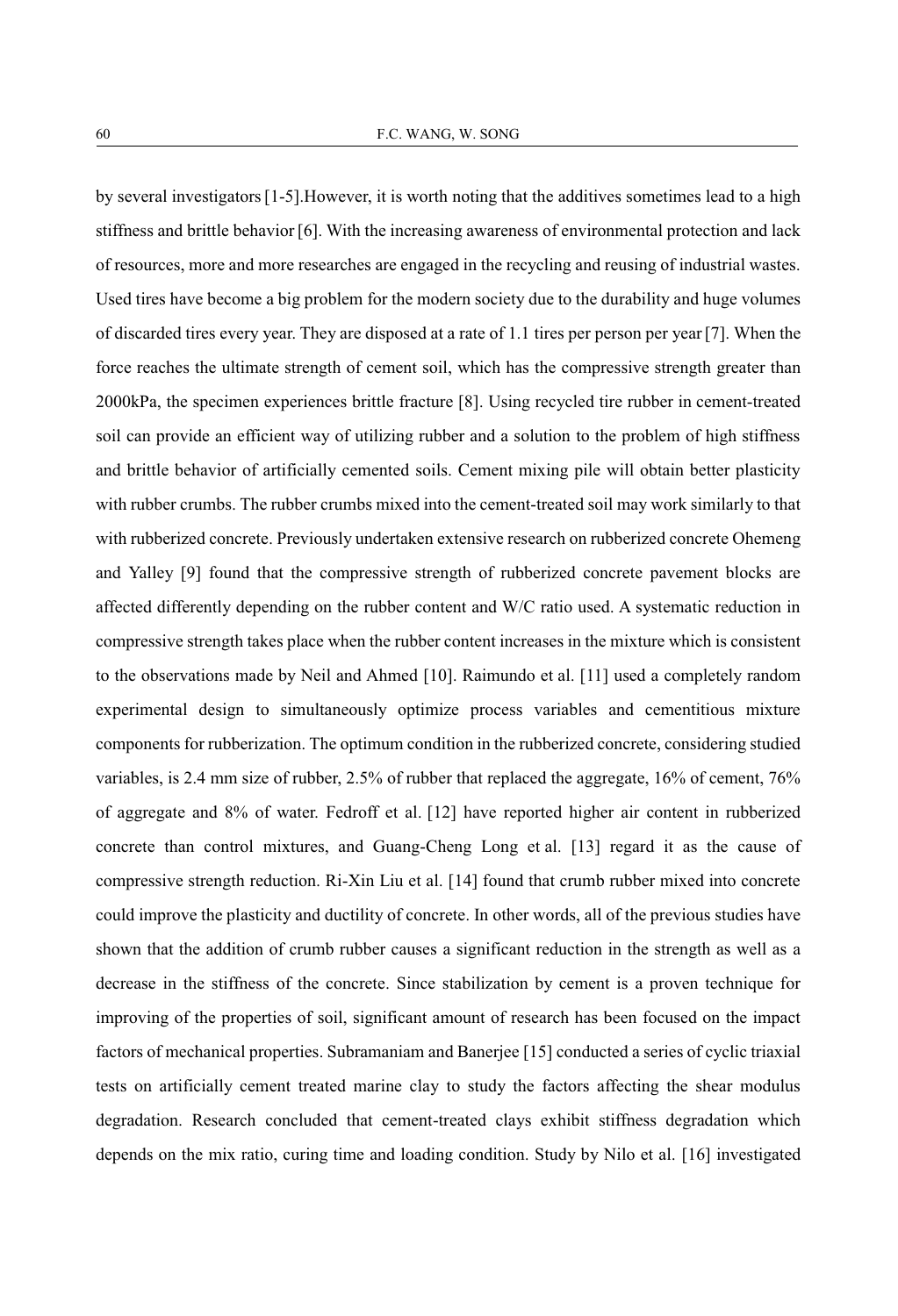the strength controlling parameters of a fine grained soil molded at a different dosage ratio. A unique relationship was achieved linking the unconfined compressive strength of the studied fine grained soil with the molding water content, porosity and the volumetric cement content. Anggraini et al. [17] performed numbers of indirect tensile tests and unconfined compression tests focused on the effects of additives. The research has shown that both tensile and compressive strengths increased with the addition of lime, coir fiber and the increasing of the curing time. The objective of this paper is to determine the strength and mechanical behavior of rubberized cement soil. As reviewed above, the compressive strength of cement soil is greatly influenced by its constituents, the mixture design parameters and the curing time. Therefore, a series of compressive strength tests were carried out on the RCS specimens with different rubber particle size, different mixing amount of crumb rubber and cement and different curing period.

#### **2. EXPERIMENTAL PROGRAM**

#### **2.1. MATERIALS**

The soil used in the present research was obtained from Shenyang area, China. The basic properties of the soil such as specific gravity and Atterberg limits are shown in Table 1. To ensure the uniformity of particle size of soil, the soil has been sifted by a sifter with 2mm mesh size after tumble dry and pulverization. Ordinary Portland cement of grade 32.5 conforming to GB175-2007 was used in this study. Waste tire rubber was grinded into two kinds of crumb rubber, 30/40 mesh powder and 60/80 mesh powder. Tap water was used for molding specimens for the compressive strength tests.

| Soil properties  | Values |
|------------------|--------|
| Liquid limit     | 35%    |
| Plastic limit    | 21%    |
| Plastic index    | 14%    |
| Specific gravity | 2.72   |
| Void ratio       | 0.76   |

Table 1. Physical properties of studied soil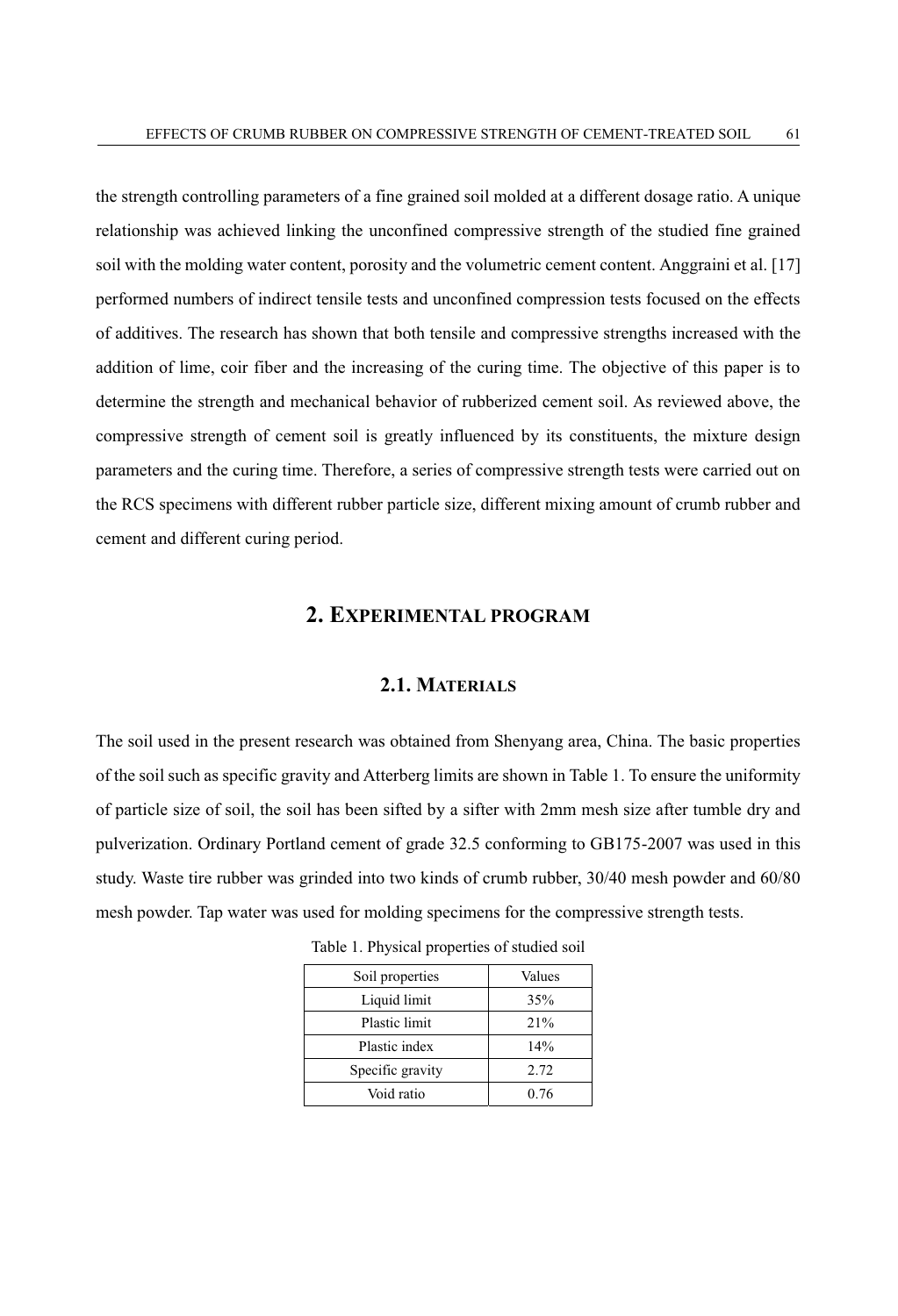### **2.2. METHODS**

#### **2.2.1. MOLDING AND CURING OF SPECIMENS**

Specimens used in the test are a mixture of water, cement, soil and rubber (if contained) prepared by hand-mixing. The content of cement, crumb rubber and water are defined as:

(2.1)  $m_{\scriptscriptstyle \circ} = m_{\scriptscriptstyle \circ} \times \alpha_{\scriptscriptstyle \circ} \times (1 - \alpha_{\scriptscriptstyle \circ})$ 

$$
(2.2) \t\t m_r = m_c \times a_r
$$

$$
(2.3) \t\t m_w = (m_c + m_r + m_s) \times 20\%
$$

Where:

 $m_c$ –mass of the cement,  $m_r$ –mass of crumb rubber,  $m_s$ – mass of dried soil,  $m_w$ – mass of water

 $\alpha_c$  –mass percentage of cement (expressed in relation to mass of dry soil),  $\alpha_r$  –mass percentage of crumb rubber(expressed in relation to mass of cement)

The variables in this research were: cement content (7%, 15%, 20% and 25% by weight of dry soil), crumb rubber content (0%,5%,10%,15% and 20% by weight of cement, as a replacement of cement), particle size of crumb rubber(30/40mesh and 60/80 mesh). Twelve 70.7mm cubes were prepared from each mix, and they were divided equally into four groups. The four groups were used for compressive strength tests performed during the period of 7 days, 14 days, 28 days, and 90 days respectively. Table 2 provides the components of each mix and the Mixture code used in this paper.

Table 2. Composition mixtures

| Mix code | F | $R/\%$ | C/9/6 | Mix code | F              | $R/\%$ | C/% |
|----------|---|--------|-------|----------|----------------|--------|-----|
| F1R5C7   |   | 5      | 7     | F2R5C7   | $\overline{c}$ | 5      | 7   |
| F1R5C20  | 1 | 5      | 20    | F2R5C20  | 2              | 5      | 20  |
| F1R10C7  | 1 | 10     | 7     | F2R10C7  | 2              | 10     | 7   |
| F1R10C15 | 1 | 10     | 15    | F2R10C15 | 2              | 10     | 15  |
| F1R10C20 | 1 | 10     | 20    | F2R10C20 | 2              | 10     | 20  |
| F1R10C25 | 1 | 10     | 25    | F2R10C25 | 2              | 10     | 25  |
| F1R15C7  |   | 15     | 7     | F2R15C7  | 2              | 15     | 7   |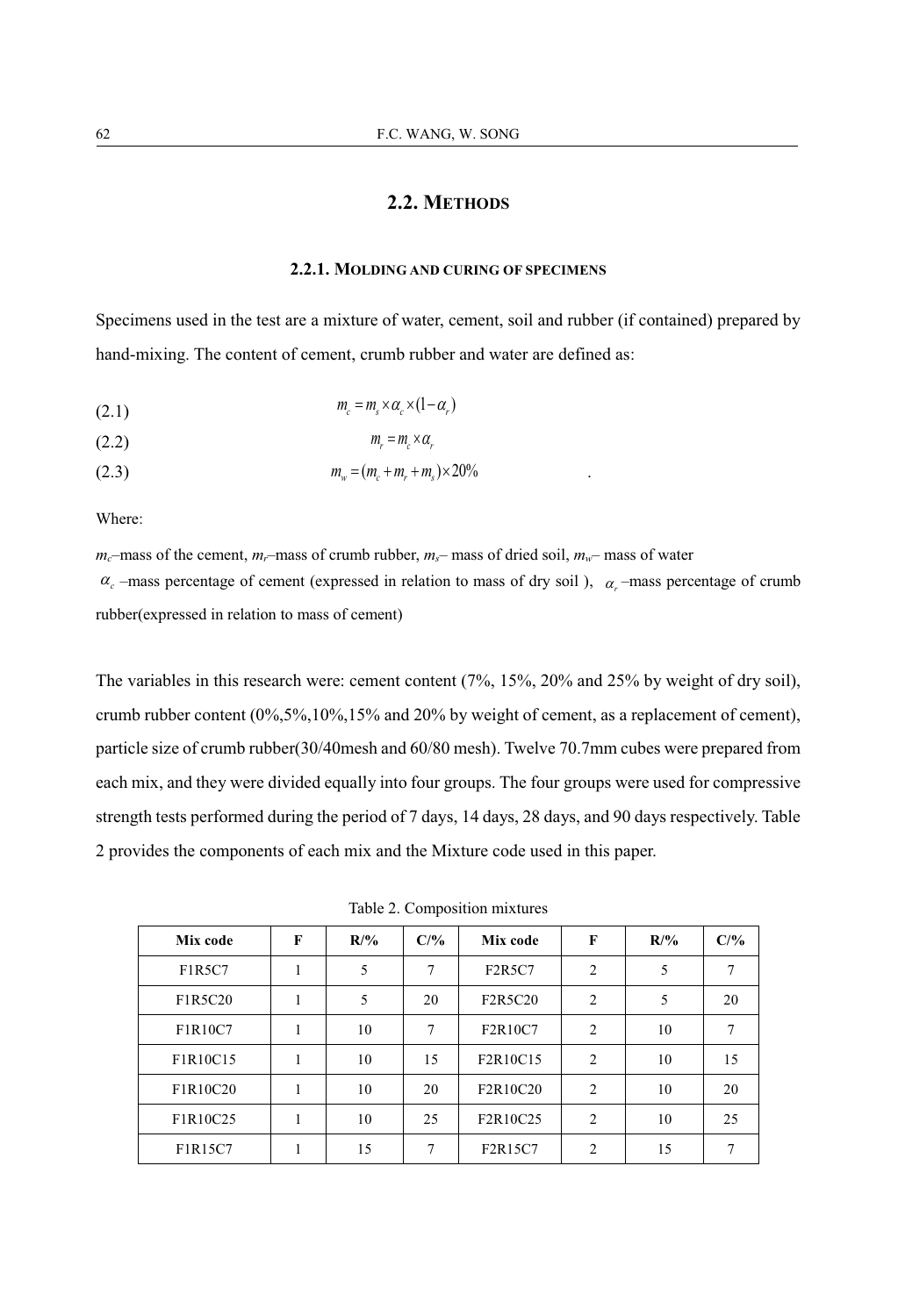| Mix code | F | $R/\%$   | $C/$ % | Mix code     | F              | $R/\%$   | C/% |
|----------|---|----------|--------|--------------|----------------|----------|-----|
| F1R15C20 |   | 15       | 20     | F2R15C20     | $\overline{c}$ | 15       | 20  |
| F1R20C7  |   | 20       | 7      | F2R20C7      | $\overline{c}$ | 20       |     |
| F1R20C15 |   | 20       | 15     | F2R20C15     | $\mathfrak{D}$ | 20       | 15  |
| F1R20C20 |   | 20       | 20     | F2R20C20     | 2              | 20       | 20  |
| F1R20C25 |   | 20       | 25     | F2R20C25     | $\overline{c}$ | 20       | 25  |
| ROC7     |   | $\theta$ | 7      | <b>R0C20</b> |                | $\theta$ | 20  |

Notes: F=Fineness,F1stands for 30/40mesh group crumb rubber,F2 stands for 60/80mesh group crumb rubber; R=crumb rubber content; C=cement content.

After the necessary proportion of soil, cement and crumb rubber were weighed and fully mixed, and then a certain quantity of water was added to the mixture. The mixture was stirred before it turned into homogeneous paste. The specimen was then statically compacted in three layers inside a mould. The specimens were demoulded after 24h and cured in a moisture chamber until the compressive strength tests were carried out.

#### **2.2.2. PROGRAM OF COMPRESSIVE STRENGTH TESTS**

Compressive strength tests were performed on the cubic specimens at the curing age of 7 days, 14 days, 28 days, and 90 days. An automatic loading machine (SYE-2000A), with maximum capacity of 2000kN was used during the tests. All the data before the axial stress reached compressive strength were recorded by DH3816 programmable static strain gage. The increment of load level is 0.1MPa at the beginning of loading, and then it turned into 0.2MPa. The loading rate was 100N/s to 150N/s. The tests were repeated on three identical specimens, and the average value was used in the report.

#### **3. RESULTS AND DISCUSSION**

As mentioned above, the strength of cement soil depends on various factors such as cement content, curing time and additive. The following discusses the factors affecting the strength of Rubberized Cement Soil.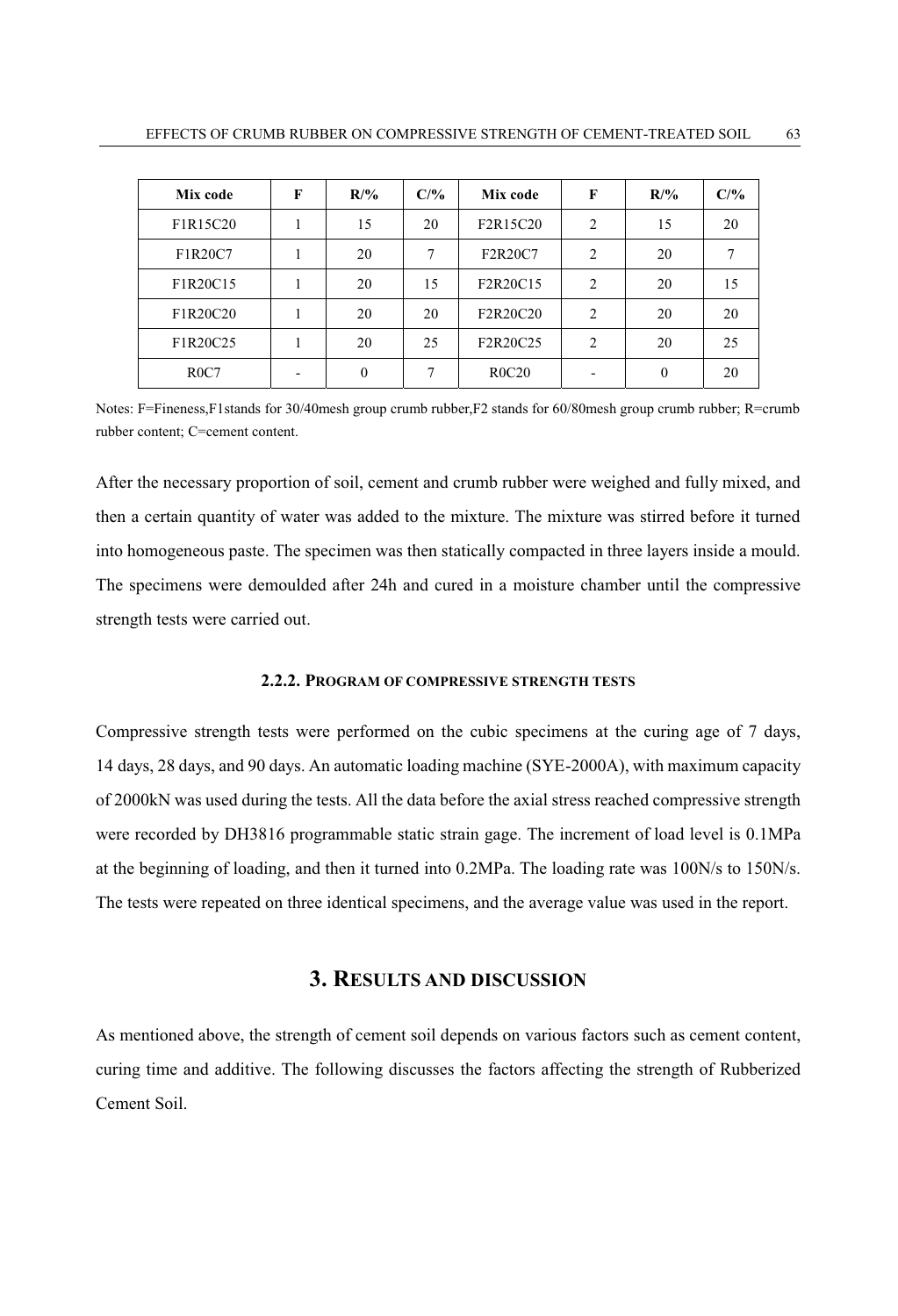#### **3.1. EFFECT OF CURING TIME ON THE COMPRESSIVE STRENGTH**

The effect of the curing time on the compressive strength of the soil samples is shown in Fig.1. It can be observed that the compressive strength of the soil samples increased as curing age prolonged. The strength of 8 studied mixes developed in a similar manner. There was a much larger strength increase rate before the 28 days after casting than the curing period after it. As shown in Fig.1, 56% to 87.4% of late compressive strength developed during the 28 days after casting which is in correspondence with previous relevant work [18-20].



Fig. 1. Compressive strength vs. curing time for soil samples.

#### **3.2. EFFECT OF CRUMB RUBBER CONTENT ON COMPRESSIVE STRENGTH**

Figs.2-5 depicts the effect of addition of crumb rubber on the compressive strength of the cementtreated soil at different cement level (7%, 20%), different fineness of crumb rubber (30/40, 60/80mesh) and different curing age (7-, 14-, 28- and 90-day).As can be seen, when soil was 20% cemented and 30/40 mesh crumb rubber was used, compared to the cement soil without crumb rubber, a reduction of 4%, 10%, 14%, 17 % and 14%, 14%, 25%, 31 % occurred in specimens' strength at curing age of 28 days and 90 days for 5%, 10%, 15% and 20% crumb rubber content respectively. The above two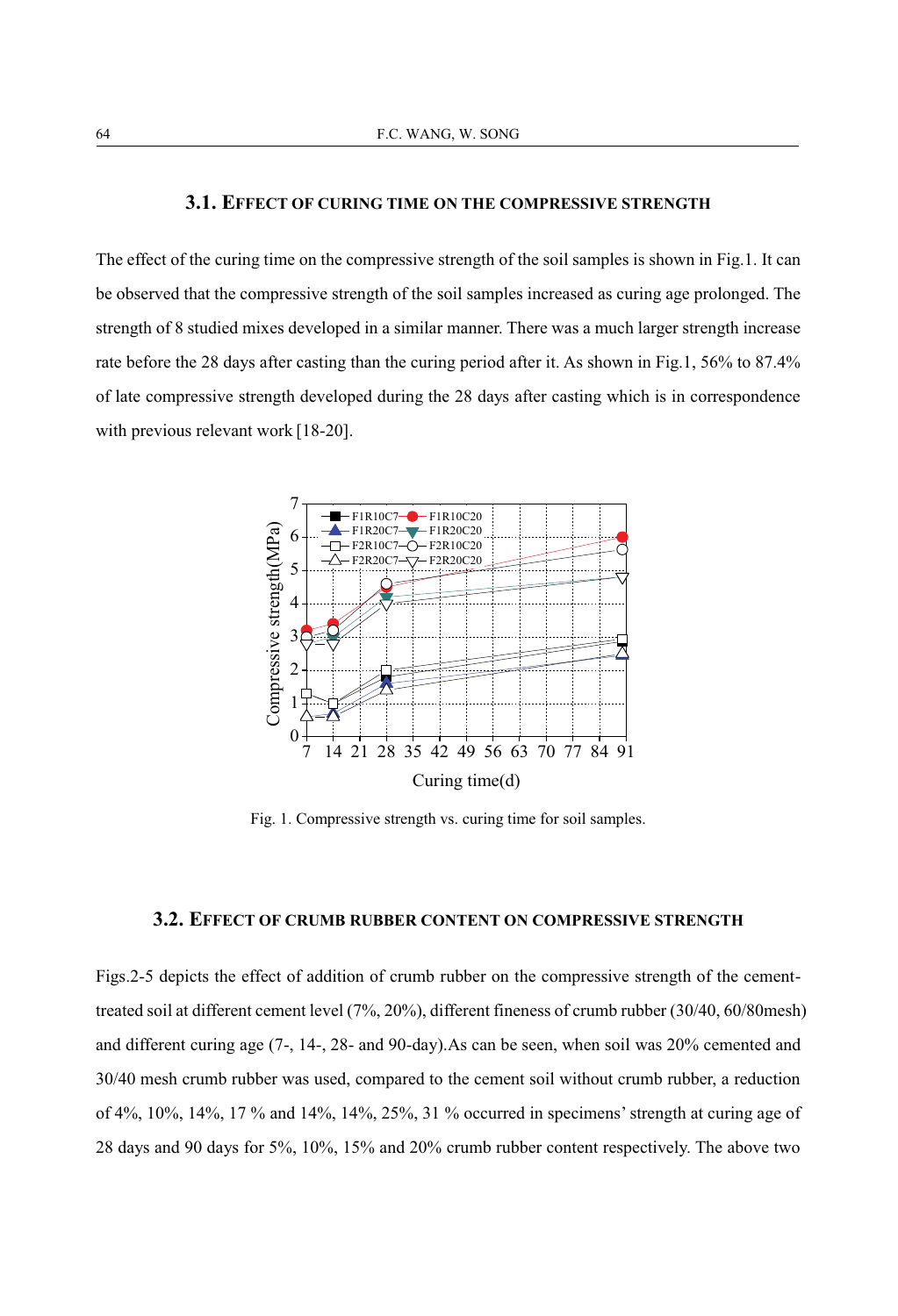sets of data indicate that the addition of crumb rubber resulted in a decrease in the compressive strength of soil samples. Furthermore, a higher percentage of strength reduction came into being at the curing age of 90 days than that of 28 days. On the one hand, according to Bing Wang et al. [21], cement soil obtained strength from the network of cement-hydrate. However, bad compatibility between polar rubber particle surface and non-polar cement matrix led to a bad connection between them. Furthermore, amount of void arose between rubber particles and cement matrix. The voids were the weak parts of the network of cement-hydrate where a stress concentration under compression was more likely to be created. And, the strength of soil samples reduced consequently. On the other hand, rubber particles in the cement soil failed to bear loads for its lower stiffness compared to the network of cement-hydrate. For the reasons elaborated above, along with the increase of crumb rubber content, the percentage of volume of crumb rubber and voids in the soil samples increased and the soil suffered a greater strength descent. The cement in the soil samples took a long period to react with water. So not all crumb rubber particles played a part in the descent of cement soil's strength at the beginning. A particle contributed to strength descent when the cement around it turned into cement-hydrate.



Fig. 2. Effect of rubber content on compressive strength at 7-day curing age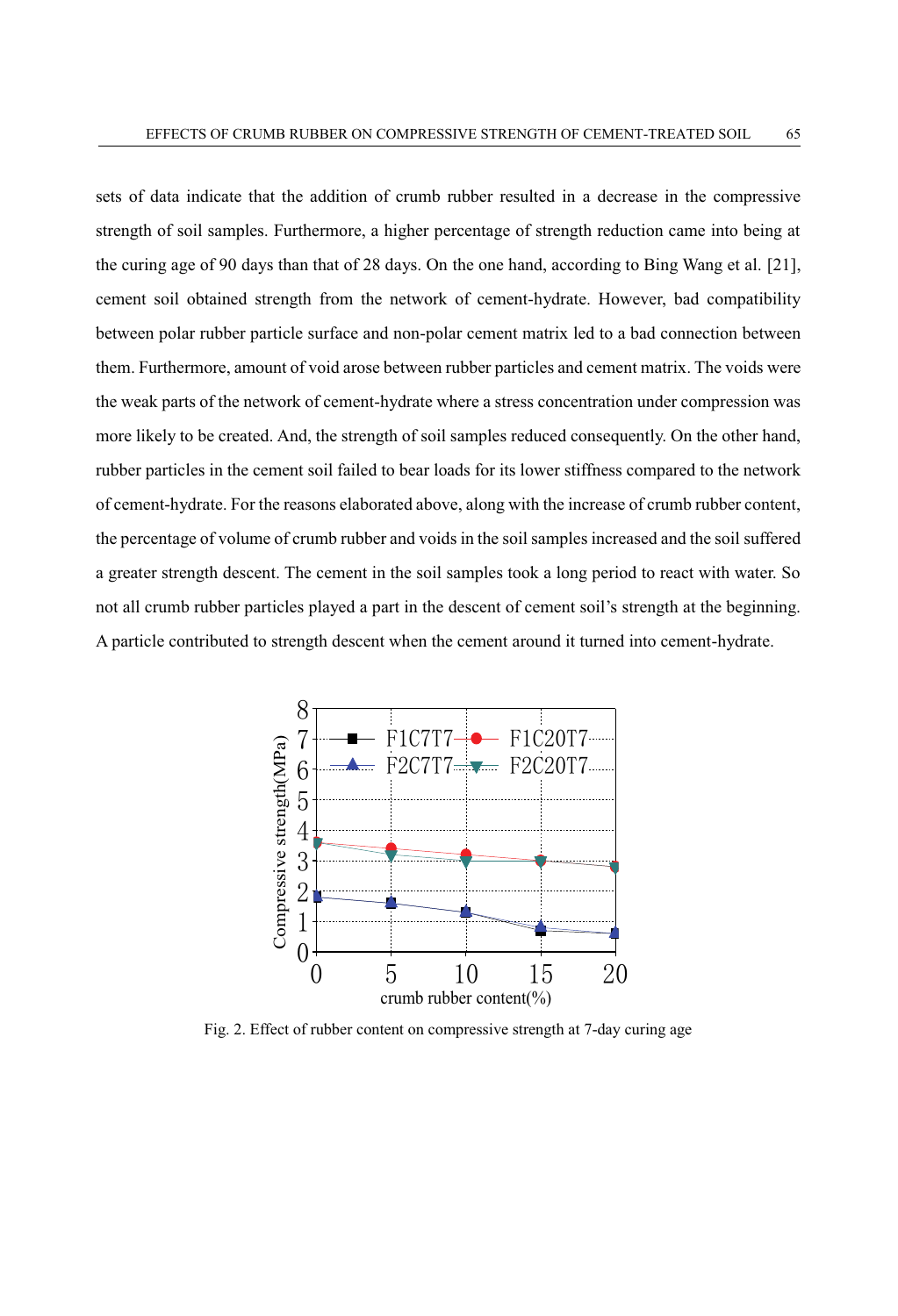

Fig. 3. Effect of rubber content on compressive strength at 14-day curing age



Fig. 4. Effect of rubber content on compressive strength at 28-day curing age



Fig. 5. Effect of crumb rubber content on compressive strength at 90-day curing age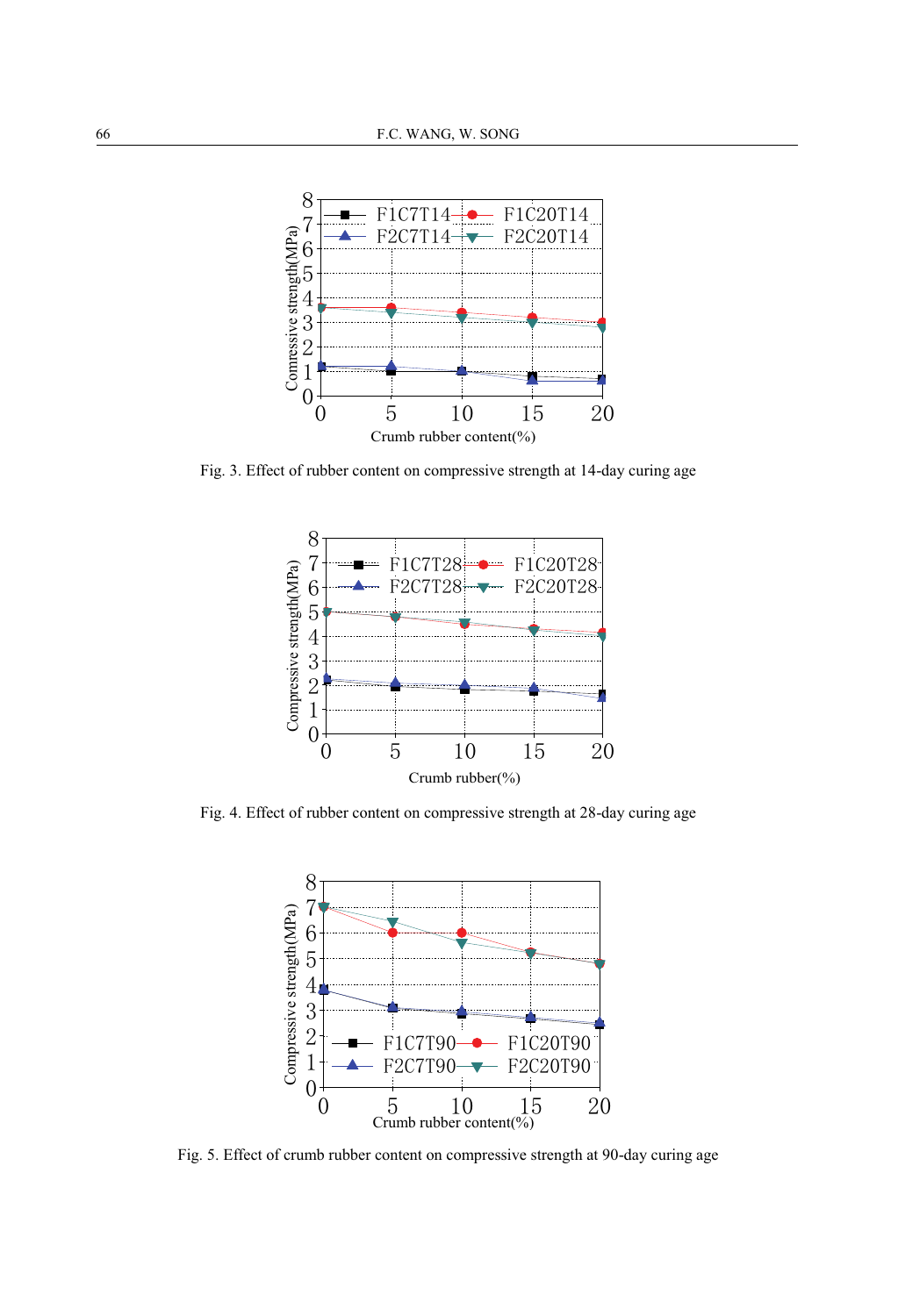#### **3.3. EFFECT OF CEMENT CONTENT ON COMPRESSIVE STRENGTH**

It can be seen from Figs.6-9 that compressive strength of rubberized cement soil increased with the addition of cement, and the higher the cement content, the greater the compressive strength. It is illustrated by the increase of the volume of cement-hydrate network. The volume of network in the soil samples increased with the increase of cement content. And the bigger percentage of volume of network resulted in a more stable network of cement-hydrate and a bigger compressive strength. At the condition of cement soil containing 20% rubber (by weight of cement) whose fineness is 30/40 mesh, the strength increase rates were 132%, 9.5%, 17.3% (at the curing age of 28 days) and 76%, 11,9%, 23,4% (at curing age of 90 days) , while cement content (7%, 15%, 20% and 25%) changed from 7% to 25% one by one.

It is indicated that the enlargement of cement content is more efficient at low cement content.



Fig. 6. Effect of cement content on compressive strength at curing age of 7-day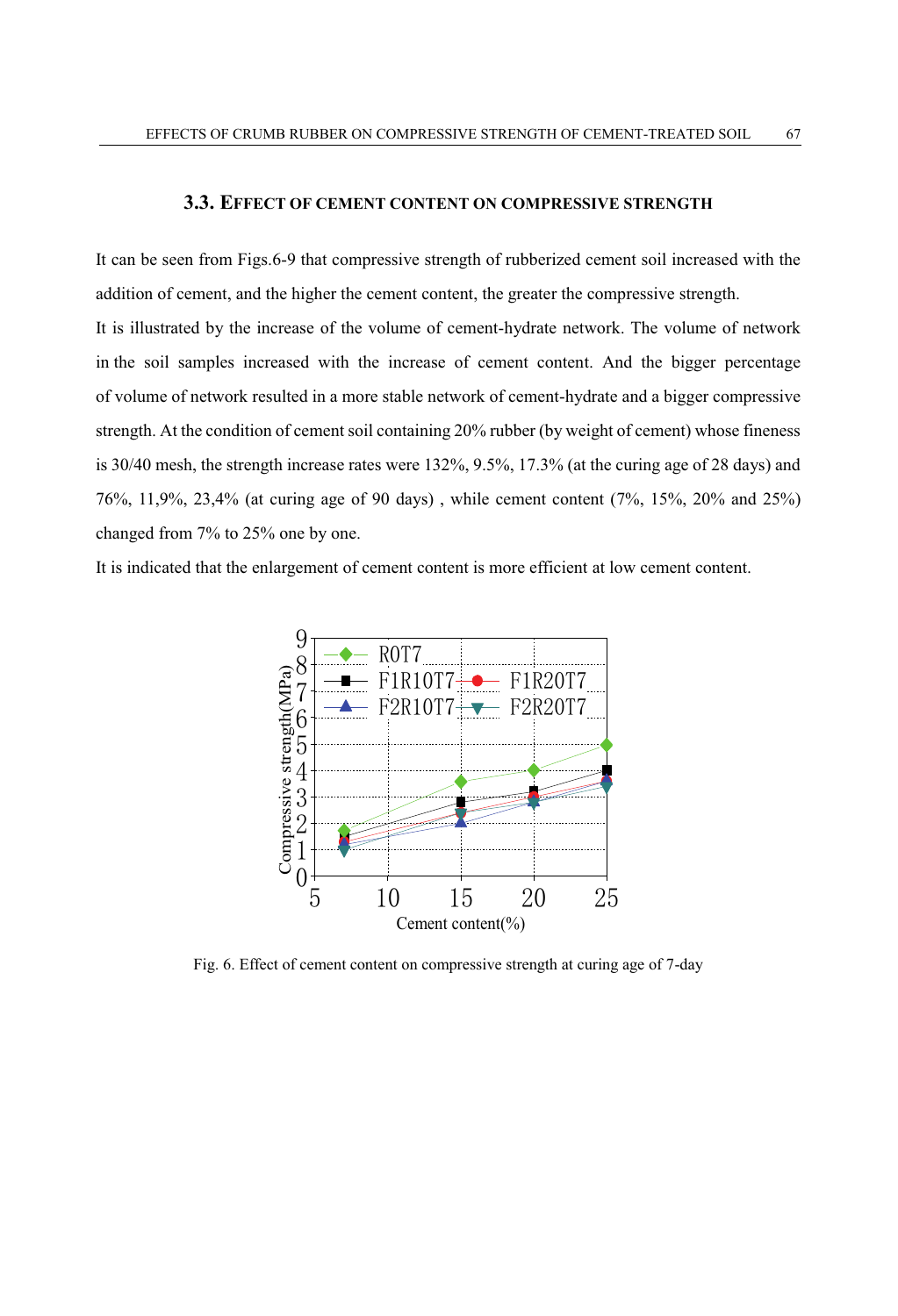

Fig. 7. Effect of cement content on compressive strength at curing age of 14-day



Fig. 8. Effect of cement content on compressive strength at curing age of 28-day



Fig. 9. Effect of cement content on compressive strength at curing age of 90-day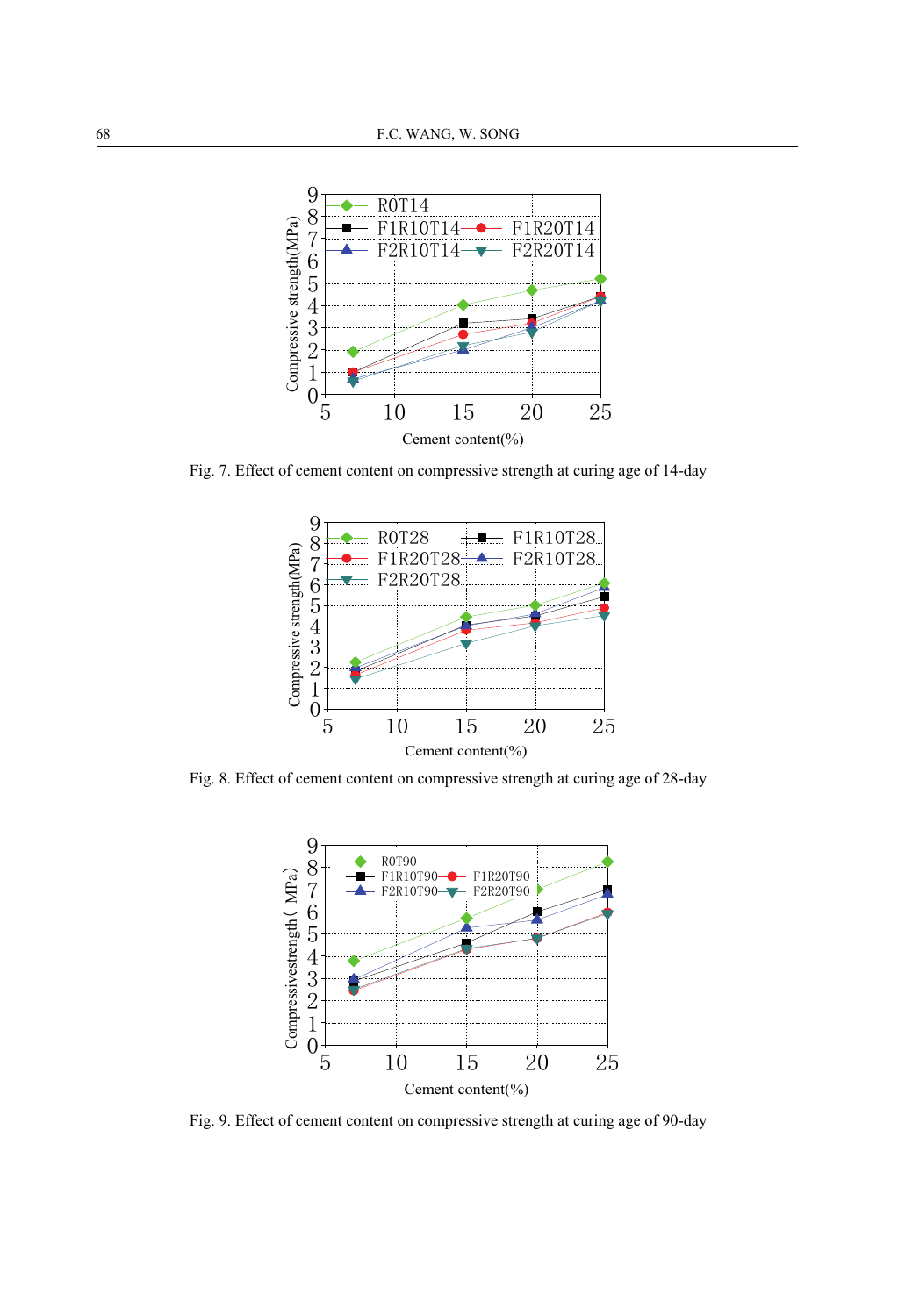#### **3.4. EFFECT OF CRUMB RUBBER PARTICLE SIZE ON COMPRESSIVE STRENGTH**

Table.3 shows the strength increase rate at the curing age of 28 days when rubber crumb fineness changed from 30/40 mesh to 60/80mesh. The values of strength increase rate range from - 16.79% to 9.64% in this study. It is obvious from Fig.1 that changing crumb rubber particle size didn't have much of an impact on the compressive strength of soil samples in the research. Maybe it is related to the limited differences in size between the two different groups of crumb rubber used in the study. According to F. C. Wang et al. [22], there is an optimizing crumb rubber particle size. A significant variation will take place if the size of the crumb rubber is distributed on a larger scale.

| Crumb rubber<br>content/% | Cement content/% |          |         |         |  |  |  |
|---------------------------|------------------|----------|---------|---------|--|--|--|
|                           |                  | 15       | 20      | 25      |  |  |  |
|                           | 7.27             | -        | 0.13    |         |  |  |  |
| 10                        | 9.46             | $-1.21$  | 2.09    | 8.12    |  |  |  |
| 15                        | 6.31             | -        | $-1.21$ |         |  |  |  |
| 20                        | $-11.55$         | $-16.79$ | $-4.42$ | $-7.54$ |  |  |  |

Table 3. Strength increase rate (%)

#### **3.5. EFFECT OF CRUMB RUBBER ADDITIVE ON STRESS-STRAIN CURVE**

Figs.10-17 show the stress-strain curves of the soil samples incorporated with 20% cement, which were obtained from the compressive strength tests on cubes. It can be seen from Fig.4 that the addition of crumb rubber resulted in a significant increase in peak strain of the stress-strain curve. The increase rates of peak strain at the curing age of 28 days were 3.49%, 27.71%, 57.12%, 64.06% for 5%, 10%, 15%, 20% crumb rubber content, respectively when the soil samples contained crumb rubber of 30/40 mesh. The increase rates of peak strain at the curing age of 28 days were 44.8%, 80.85%, 101.13% for 5%, 10%, 20% crumb rubber content, respectively when the soil samples contained crumb rubber of 60/80 mesh. It is indicated that the incorporation of crumb rubber increases the peak strain of stress-strain curve of soil sample and improves the plasticity of cement soil.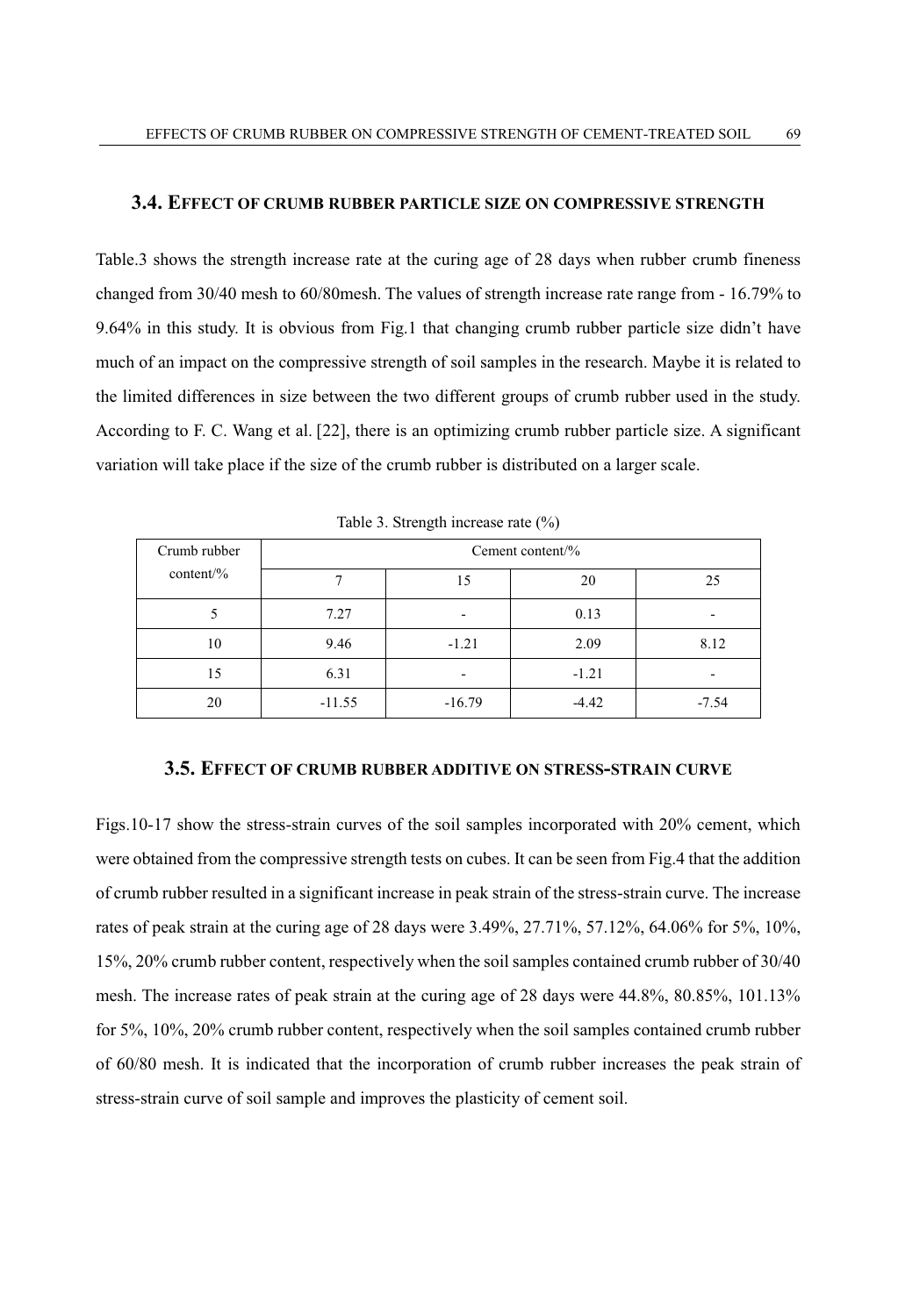The peak strain of RCS specimens increased with the increase of crumb rubber content. 60/80 mesh crumb rubber is better than 30/40 mesh crumb rubber in improving the plasticity of cement soil.



Fig. 10. Stress-strain curves considering C=20%, F=30/40 mesh, T=7d



Fig. 11. Stress-strain curves considering C=20%, F=30/40 mesh, T=14d



Fig. 12. Stress-strain curves considering C=20%, F=30/40 mesh, T=28d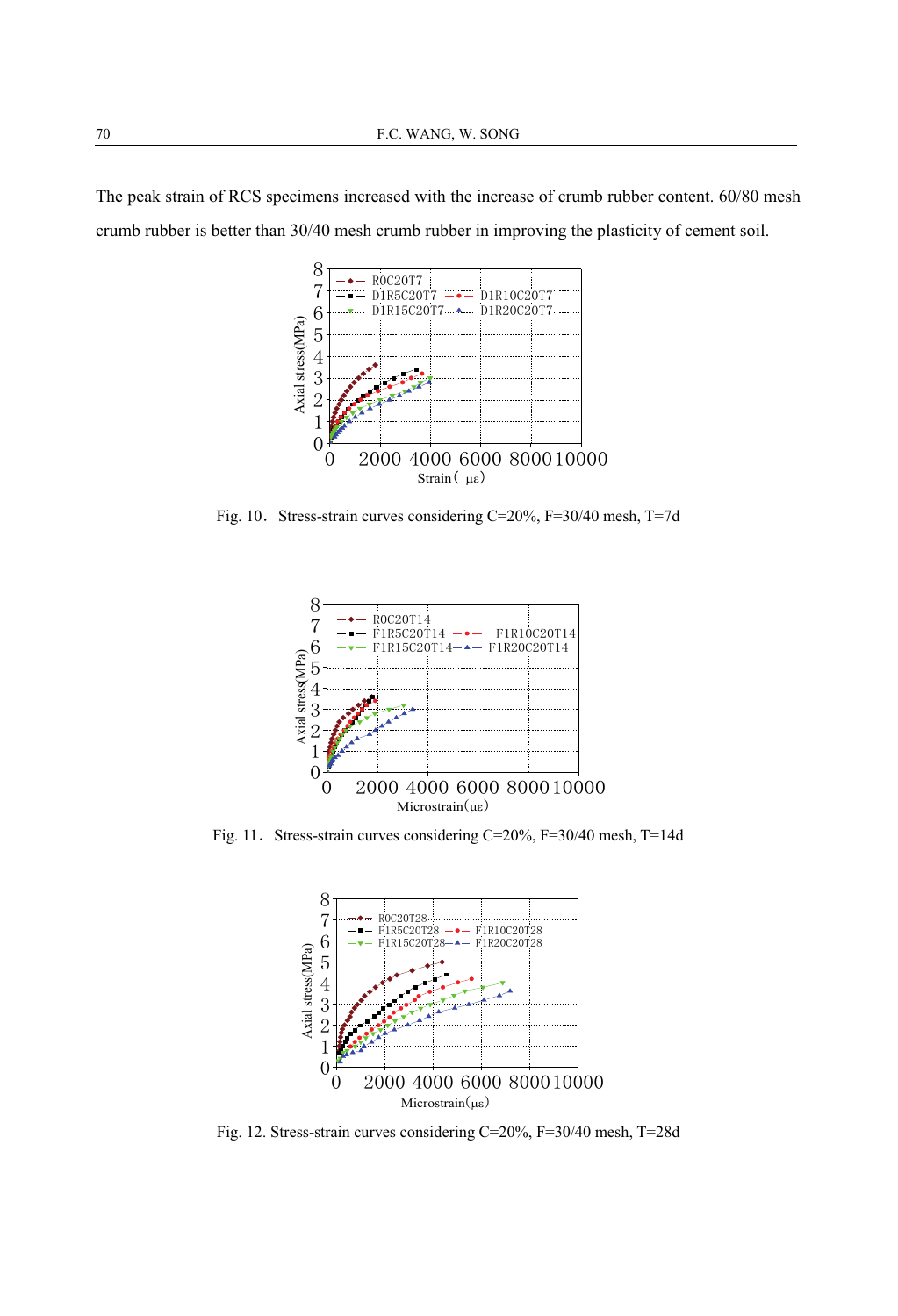

Fig. 13. Stress-strain curves considering C=20%, F=30/40 mesh, T=90d



Fig. 14. Stress-strain curves considering C=20%, F=60/80 mesh, T=7d



Fig. 15. Stress-strain curves considering C=20%, F=60/80 mesh, T=14d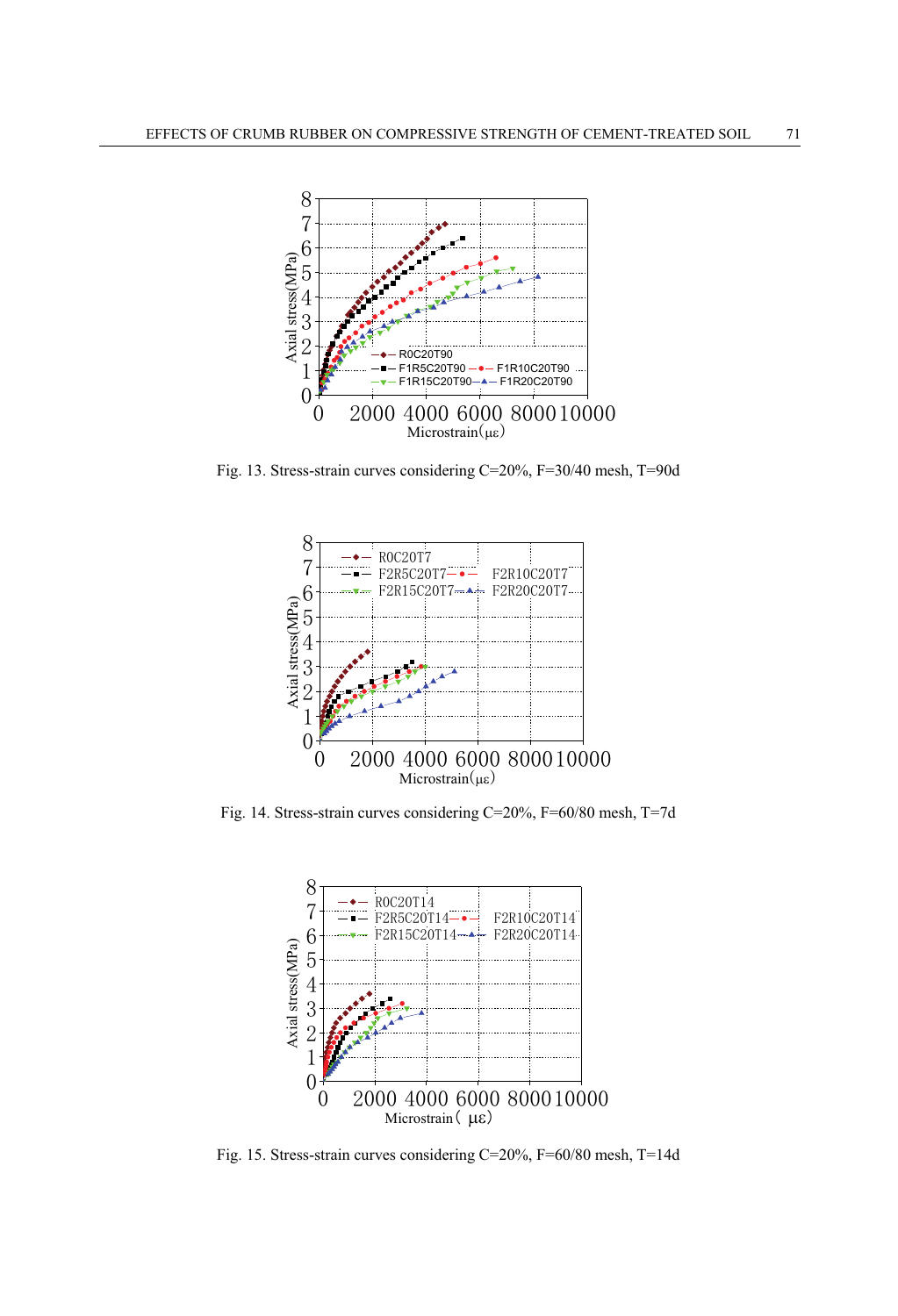

Fig. 16. Stress-strain curves considering C=20%, F=60/80 mesh, T=28d



Fig. 17. Stress-strain curves considering C=20%, F=60/80 mesh, T=90d

#### **4. SUMMARY AND CONCLUSIONS**

This article investigated the influence of the amount of crumb rubber, the size of crumb rubber particle, and cement content on the compressive strength of RCS during different curing stages. From the data presented in this paper the following conclusions can be drawn:

1. Using crumb rubber in cement-treated soil can lead to a lower strength. From the results of the compressive strength tests, for cement content of 7%, 15%, 20% and 25%,the compressive strengths at 7-, 14-, 28- and 90-day curing age all show a decreasing trend when the crumb content increases. It is shown that utilizing 20% crumb rubber content can lead up to 17% and 31% reduction in the compressive strength at the curing age of 28 days and 90 days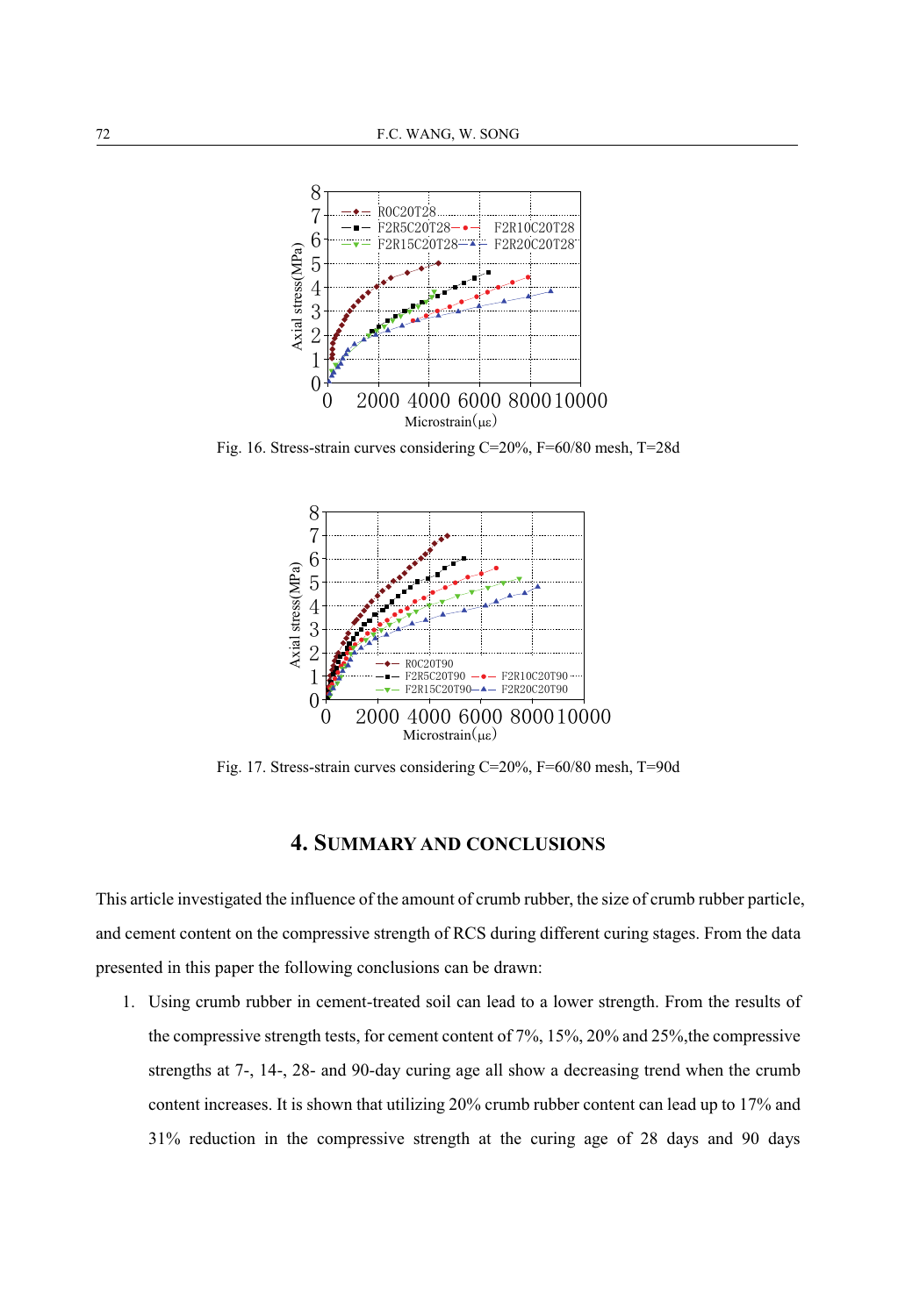respectively.

- 2. Addition of cement increases the unconfined compressive strength of samples dramatically. And the enlargement of cement content is more efficient at low cement content.
- 3. For the two 30/40 mesh and 60/80 mesh groups of crumb rubber that is used in the study, varying in the size of crumb rubber particle doesn't make a significant difference in unconfined compressive strength of rubberized cement soil.
- 4. It is noted that for the cement content 20%, the rubberized cement soil shows better plasticity than that of the control mix (without crumb rubber).

#### **ACKNOWLEDGEMENT**

The authors wish to thank the Science and Technology Program of Shenyang (F11-264-1-23) and the Program for Excellent Talents in University of Liaoning Province (LR2013026) for sponsoring this research project.

#### **REFERENCES**

- 1. T. W. Zhang, X. B. Yue, Y. F. Deng, D. W. Zhang and S. Y. Liu, Mechanical behaviour and micro-structure of cement-stabilised marine clay with a metakaolin agent, Construction and Building Materials,73,51-57, 2014.
- 2. S. H. Bahmani, B. B. Huat, A. Asadi and N. Farzadnia, Stabilization of residual soil using SiO2 nanoparticles and cement, Construction and Building Materials,64, 350-359, 2014.
- 3. T. Kamei, A. Ahmed and K. Ugai, Durability of soft clay soil stabilized with recycled Bassanite and furnace cement mixtures, Soils Foundations, 53, 1, 155-165, 2013.
- 4. R. N. Yong and V. R. Ouhadi, Experimental study on instability of bases on natural and lime/cement-stabilized clayey soils', Appl.Clay Sci, 35, 3, 238-249, 2007.
- 5. C. Tang,B. Shi, W. Gao, F. Chen and Y. Cai., Strength and mechanical behavior of short polypropylene fiber reinforced and cement stabilized clayey soil, Geotextiles and Geomembranes, 25, 3, 194-202, 2007.
- 6. E. A. Basha, R. Hashim, H. B. Mahmud and A. S. Muntohar, Stabilization of residual soil with rice husk ash and cement, Construction and Building Materials, 19, 6, 448-453, 2005.
- 7. J. Xue and M. Shinozuka, Rubberized concrete: A green structural material with enhanced energy-dissipation capability, Construction and Building Materials, 42, 196-204, 2013.
- 8. C. F. Chen, Foundation Treatment. Wuhan: Wuhan University of Technology press, 2010:141-144.
- 9. E. A. Ohemeng and P. P. K. Yalley, Models for predicting the density and compressive strength of rubberized concrete pavement blocks, Construction and Building Materials, 47, 656-661, 2013.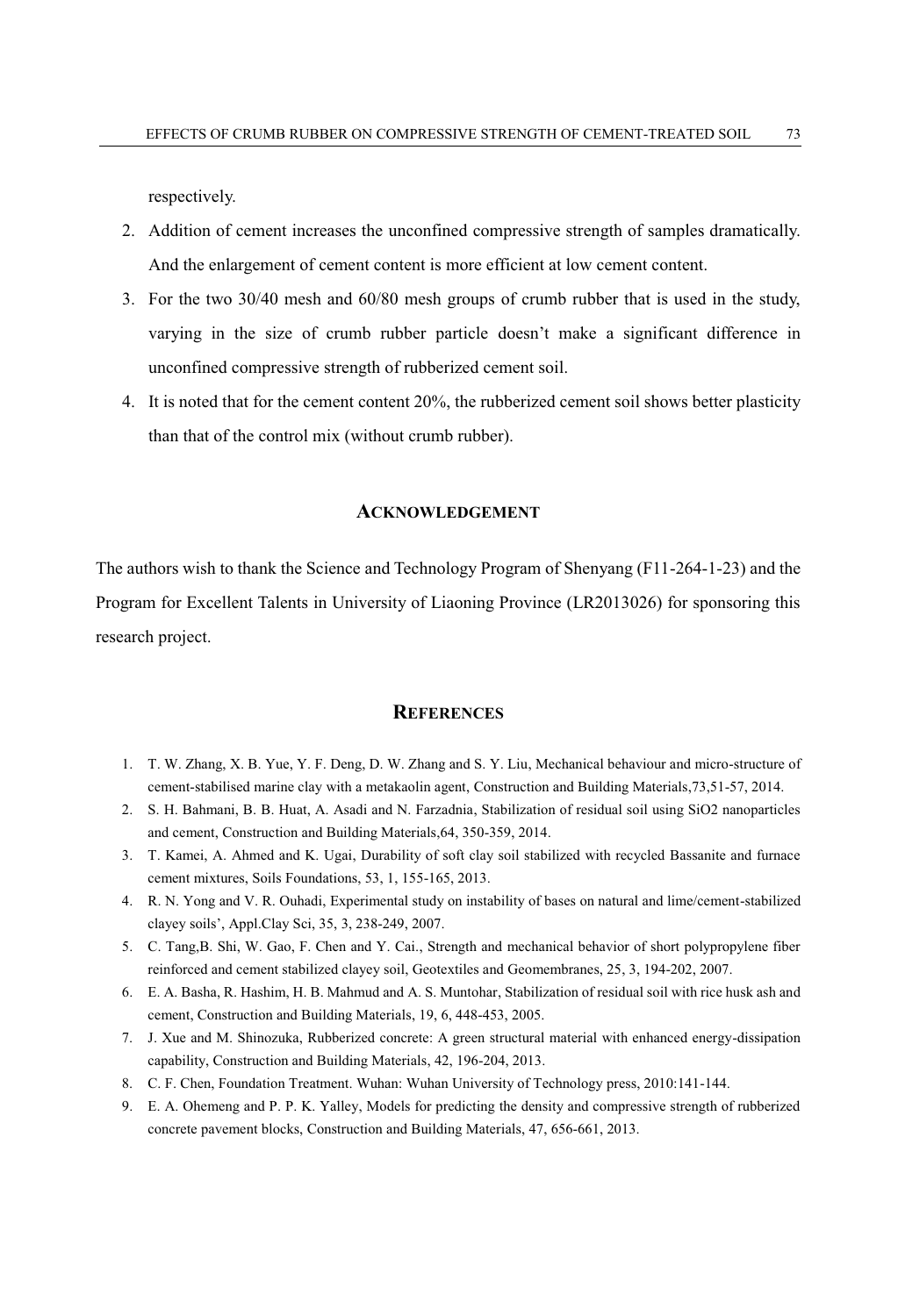- 10. N. N. Eldin and A. B. Senouci, Measurement and prediction of the strength of rubberized concrete, Cem. Concr. Compos., 16, 4, 287-298, 1994.
- 11. R. K. Vieira, R. C. Soares, S. C. Pinheiro, O. A. Paiva, J. O. Eleutério and R. P. Vasconcelos, Completely random experimental design with mixture and process variables for optimization of rubberized concrete, Construction and Building Materials, 24, 9, 1754-1760, 2010.
- 12. D. Fedroff, S. Ahma and B. Z. Savas, Mechanical properties of concrete with ground waste tire rubber, Transportation Research Record: Journal of the Transportation Research Board, 1532, 1, 66-72, 1996.
- 13. G. C. Long, K. L. Ma, X. Xie and Y. J. Xie, Effect of Rubber Aggregate on Reduction of Compressive Strength of Concrete, J. Build. Mater., 16, 5, 758-762, 2013.
- 14. R. X. Liu, W. S. Hou, Y. H. Xv and K. S. Xv, Effect of rubber particles on mechanical properties of concrete, J. Build. Mater., 12, 3, 341-344, 2009.
- 15. P. Subramaniam and S. Banerjee, Factors affecting shear modulus degradation of cement treated clay, Soil Dyn. Earthquake Eng., 65, 181-188, 2014.
- 16. N. C. Consoli, D. A. Rosa,R. C. Cruz and A. D. Rosa, Water content, porosity and cement content as parameters controlling strength of artificially cemented silty soil, Eng. Geol.,122, 3, 328-333, 2011.
- 17. V. Anggraini,A. Asadi,B. B. Huat and H. Nahazanan, Effects of coir fibers on tensile and compressive strength of lime treated soft soil, Measurement, 59, 372-381, 2015.
- 18. L. P. ZHOU and X. D. SHEN, Study on mechanical behaviors of soil cement, Bull. Chin. Ceram Soc., 28, 359- 365, 2009.
- 19. C. Q. RAO, H. S HUANG, Factors affecting the compression strength of Shenzhen cement-stabilized soft soil, Journal of Huazhong University of Science and Technology( Urban Science Edition), 26, 2, 99-102, 2009.
- 20. K. L. OUYANG, B. K. NING, The influence factors of cement-mixed clays strength, J. Chin. Foreign Highway, 29, 4, 189-191, 2009.
- 21. B. WANG, W. M. YANG and Z. Q. LI, Micromechanism of strength increase with curing time for compacted cement-soil, Journal of University of Science and Technology Beijing, 30, 3, 233-238, 2008.
- 22. F. C. WANG, X. YAN, T. LIU, X. P. YE and L. LIU, Research on Strength Characteristics and Mechanism of Rubberized Cement-soil, Journal of Sichun University, 42, 2,46-51, 2010.

*Received 16. 02. 2015* 

*Revised 21. 04. 2015* 

#### **LIST OF FIGURES AND TABLES:**

- Fig. 1. Compressive strength vs. curing time for soil samples.
- Rys. 1. Wytrzymałość na ściskanie vs. czas utwardzania dla próbek gruntu
- Fig. 2. Effect of rubber content on compressive strength at 7-day curing age
- Rys. 2. Wpływ zawartości gumy na wytrzymałość na ściskanie po 7 dniach utwardzania
- Fig. 3. Effect of rubber content on compressive strength at 14-day curing age
- Rys. 3. Wpływ zawartości gumy na wytrzymałość na ściskanie po 14 dniach utwardzania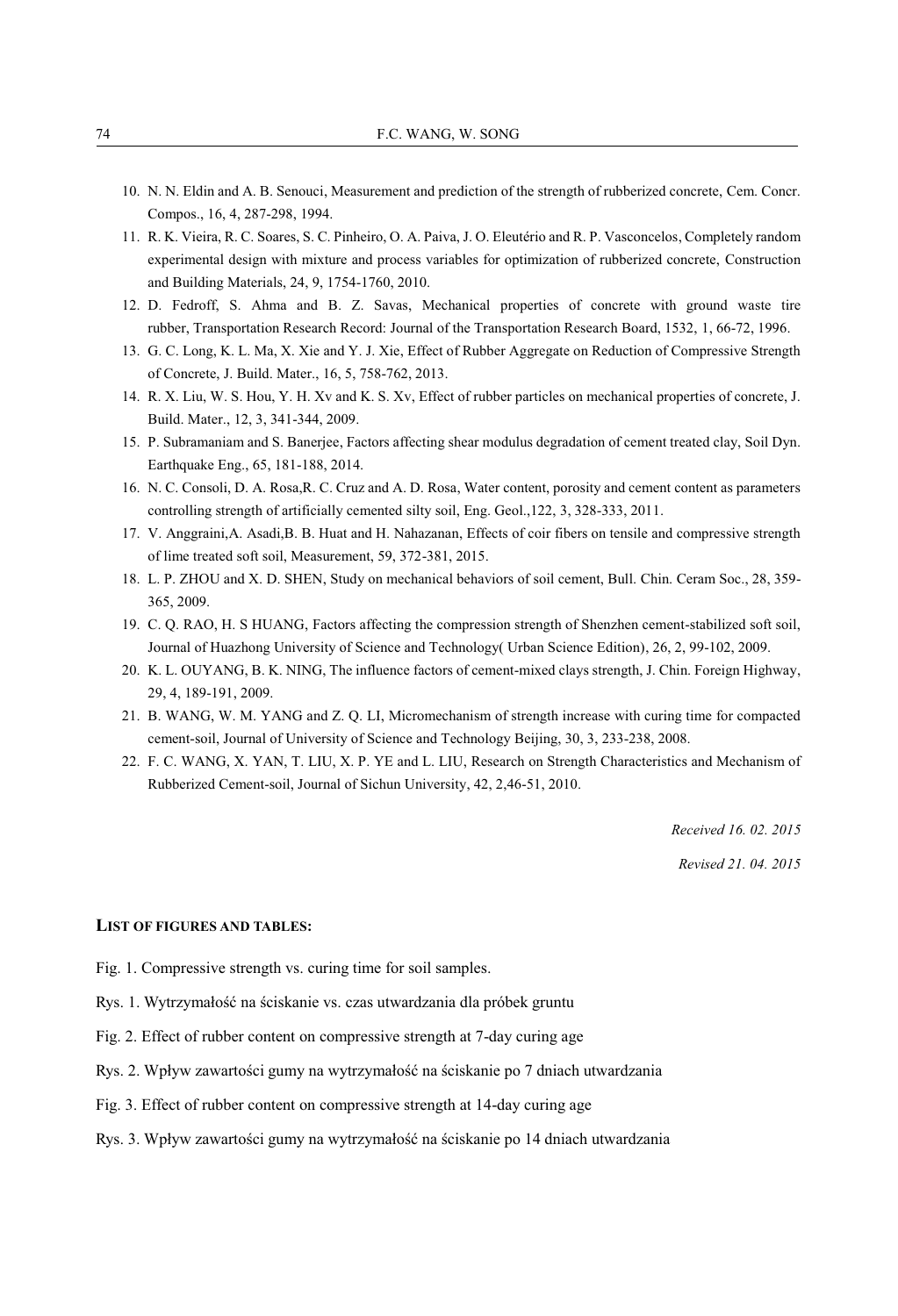Fig. 4. Effect of rubber content on compressive strength at 28-day curing age

Rys. 4. Wpływ zawartości gumy na wytrzymałość na ściskanie po 28 dniach utwardzania

Fig. 5. Effect of crumb rubber content on compressive strength at 90-day curing age

Rys. 5. Wpływ zawartości granulowanych odpadów gumowych na wytrzymałość na ściskanie po 90 dniach utwardzania

Fig. 6. Effect of cement content on compressive strength at curing age of 7-day

Rys. 6. Wpływ zawartości cementu na wytrzymałość na ściskanie po 7 dniach utwardzania

Fig. 7. Effect of cement content on compressive strength at curing age of 14-day

Rys. 7. Wpływ zawartości cementu na wytrzymałość na ściskanie po 14 dniach utwardzania

Fig. 8. Effect of cement content on compressive strength at curing age of 28-day

Rys. 8. Wpływ zawartości cementu na wytrzymałość na ściskanie po 28 dniach utwardzania

Fig. 9. Effect of cement content on compressive strength at curing age of 90-day

Rys. 9. Wpływ zawartości cementu na wytrzymałość na ściskanie po 90 dniach utwardzania

Fig. 10. Stress-strain curves considering C=20%, F=30/40 mesh, T=7d

Rys. 10. Krzywe materiałowe przy C=20%, F= 30/40 Sito, T=7d

Fig. 11. Stress-strain curves considering  $C=20\%$ , F=30/40 mesh, T=14d

Rys. 11. Krzywe materiałowe przy C=20%, F= 30/40 Sito, T=14d

Fig. 12. Stress-strain curves considering C=20%, F=30/40 mesh, T=28d

Rys. 12. Krzywe materiałowe przy C=20%, F= 30/40 Sito, T=28d

Fig. 13. Stress-strain curves considering C=20%, F=30/40 mesh, T=90d

Rys. 13. Krzywe materiałowe przy C=20%, F= 30/40 Sito, T=90d

Fig. 14. Stress-strain curves considering C=20%, F=60/80 mesh, T=7d

Rys. 14. Krzywe materiałowe przy C=20%, F= 60/80 Sito, T=7d

Fig. 15. Stress-strain curves considering C=20%, F=60/80 mesh, T=14d

Rys. 15. Krzywe materiałowe przy C=20%, F= 60/80 Sito, T=14d

Fig. 16. Stress-strain curves considering C=20%, F=60/80 mesh, T=28d

Rys. 16. Krzywe materiałowe przy C=20%, F= 60/80 Sito, T=28d

Fig. 17. Stress-strain curves considering C=20%, F=60/80 mesh, T=90d

Rys. 17. Krzywe materiałowe przy C=20%, F= 60/80 Sito, T=90d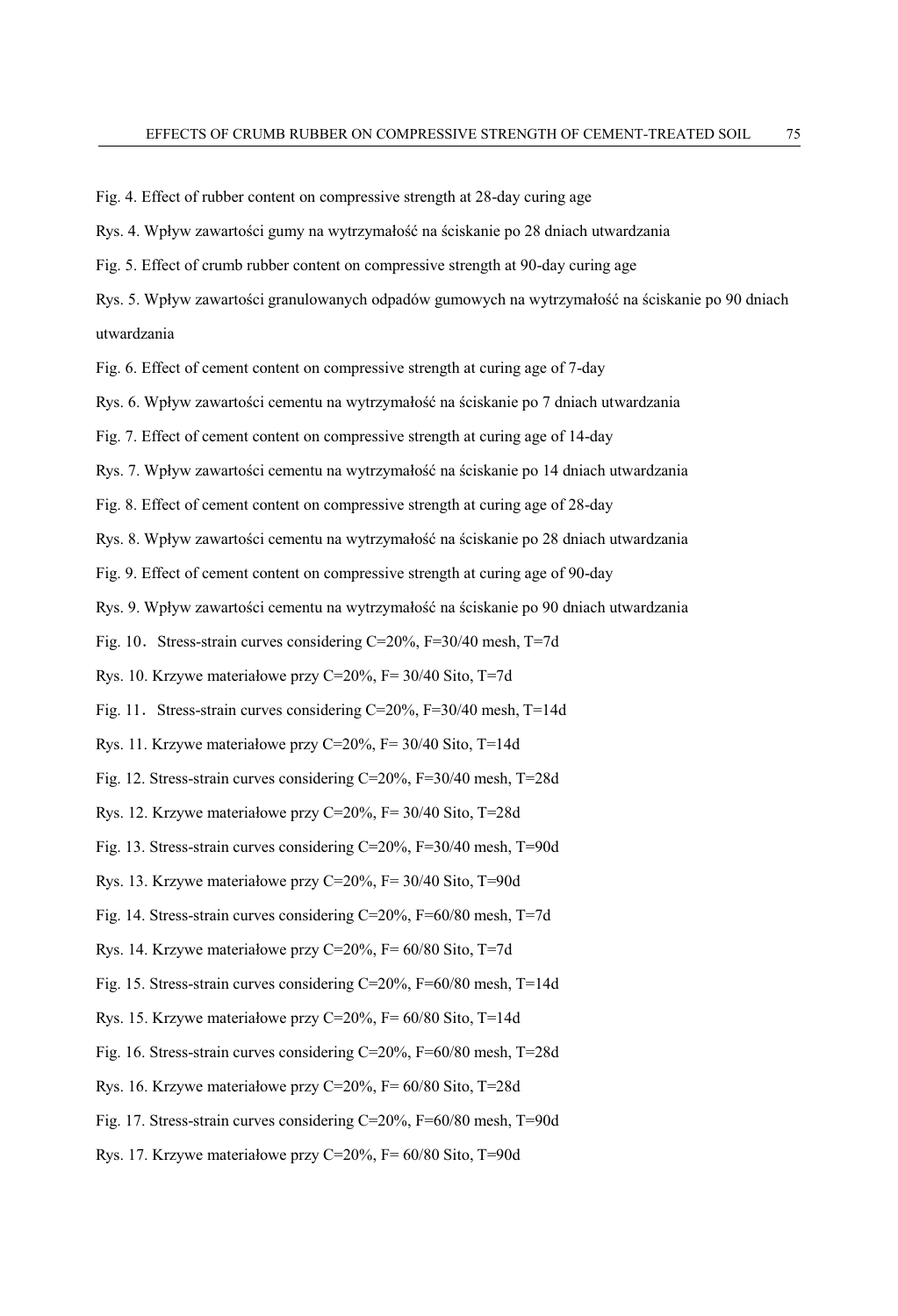- Tab 1. Physical properties of studied soil
- Tab. 1. Właściwości fizyczne badanego gruntu
- Tab 2. Composition mixtures
- Tab. 2. Skład mieszanek
- Tab 3. Strength increase rate (%)
- Tab. 3. Współczynnik wzrostu wytrzymałości (%)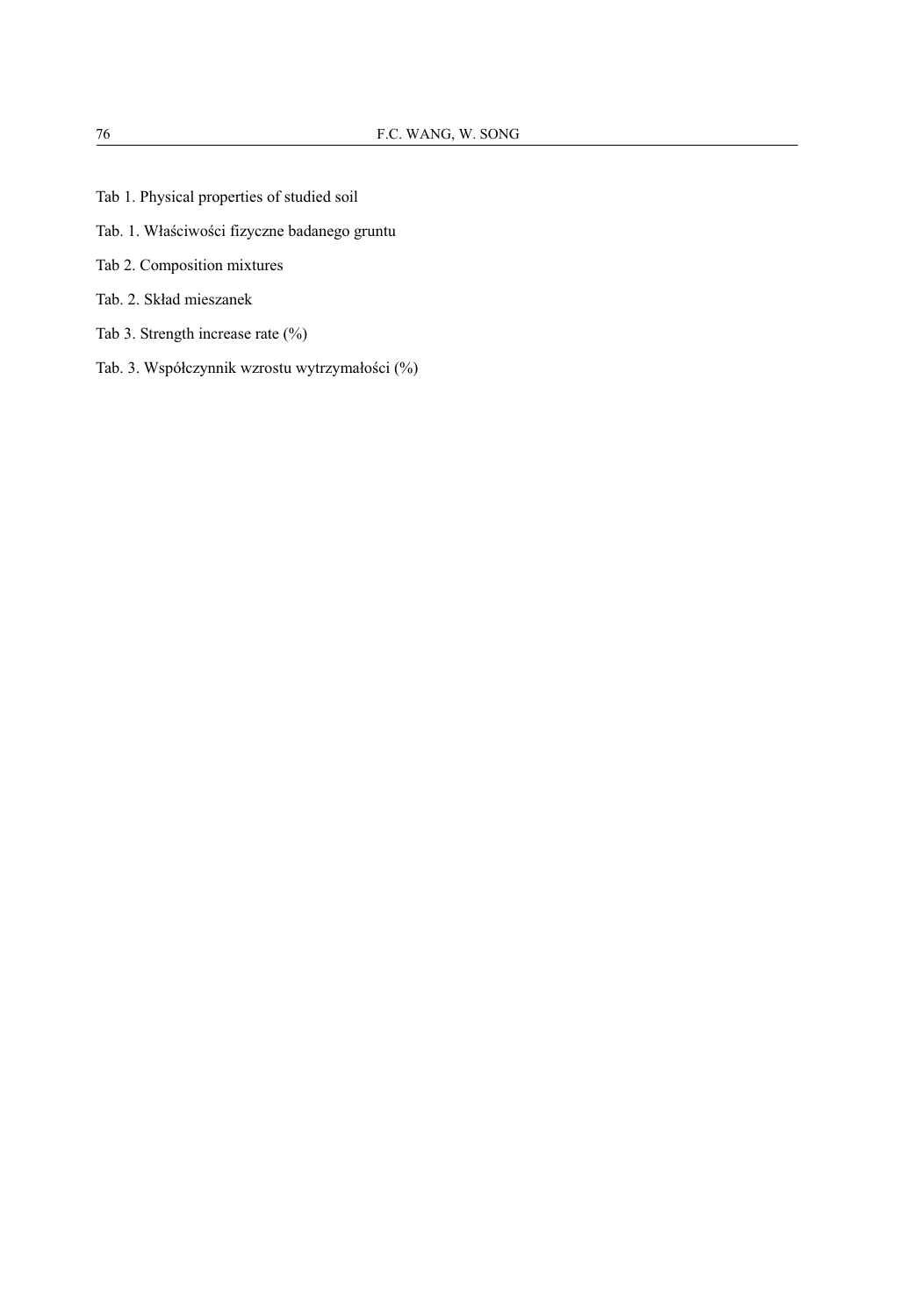## **WPŁYW GRANULOWANYCH ODPADÓW GUMOWYCH NA WYTRZYMAŁOŚĆ NA ŚCISKANIE GRUNTU STABILIZOWANEGO CEMENTEM**

*Słowa kluczowe***:** Odzysk odpadów, granulowane odpady gumowe, wytrzymałość na ściskanie, plastyczność, czas utwardzania

#### **STRESZCZENIE:**

Celem raportu jest przedstawienie wpływu granulowanych odpadów gumowych na wytrzymałość i mechaniczne zachowanie gumowanej mieszanki cementu i gruntu (*Rubberized Cement Soil*, RCS). W ostatnich dekadach wzrosło znaczenie obróbki gruntu z użyciem cementu w celu poprawy problematycznych gruntów. Kilku badaczy zmieszało różne wybrane dodatki z gruntami sztucznie cementowanymi. Ale warto zauważyć, że dodatki czasami prowadzą do wysokiej sztywności i kruchości. Ponadto problem związany z środowiskiem naturalnym jest coraz gorszy, a brak zasobów jest coraz bardziej dokuczliwy. Zastosowanie recyklingu opon gumowych w gruncie stabilizowanym cementem może być skutecznym sposobem wykorzystania gumy i rozwiązaniem problemu wysokiej sztywności i kruchości gruntów sztucznie cementowanych. Dodanie granulowanych odpadów gumowych powoduje znaczne zmniejszenie wytrzymałości oraz sztywności betonu.

W obecnym badaniu, przygotowano 26 grup próbek pod kątem pięciu różnych wartości procentowych zawartości granulowanych odpadów gumowych, czterech różnych wartości procentowych zawartości cementu i dwóch różnych stopni zmielenia cząstek granulowanych odpadów gumowych.

Grunt użyty w obecnym badaniu uzyskano z obszaru miasta Shenyang w Chinach. Podstawowe właściwości gruntu, takie jak masa właściwa, konsystencje oraz stany gruntów spoistych, przedstawiono w Tabeli 1. W celu zapewnienia jednorodności wielkości cząstek gruntu, grunt został przesiany za pomocą sita o rozmiarze oczek 2mm po osuszeniu w suszarce bębnowej i przemieleniu. W niniejszym badaniu użyto zwykłego cementu portlandzkiego klasy 32,5 zgodnego z chińską normą GB175-2007. Odpady opon gumowych zostały zmielone tak, aby otrzymać dwa rodzaje granulowanych odpadów gumowych – proszek 30/40 Mesh oraz proszek 60/80 Mesh. Do formowania próbek do badania wytrzymałości na ściskanie użyto wody bieżącej.

Badania wytrzymałości na ściskanie wykonano na sześciennych próbkach po 7, 14, 28 i 90 dniach utwardzania. Do badań użyto automatycznej maszyny ładującej (SYE-2000A) o maksymalnej wydajności 2000 kN. Zanim naprężenie osiowe osiągnęło wytrzymałość na ściskanie, wszystkie dane zostały zapisane za pomocą programowalnego przyrządu do pomiaru odkształceń statycznych DH3816. Na początku przyrost poziomu obciążenia wynosił 0.1MPa, a następnie uległ